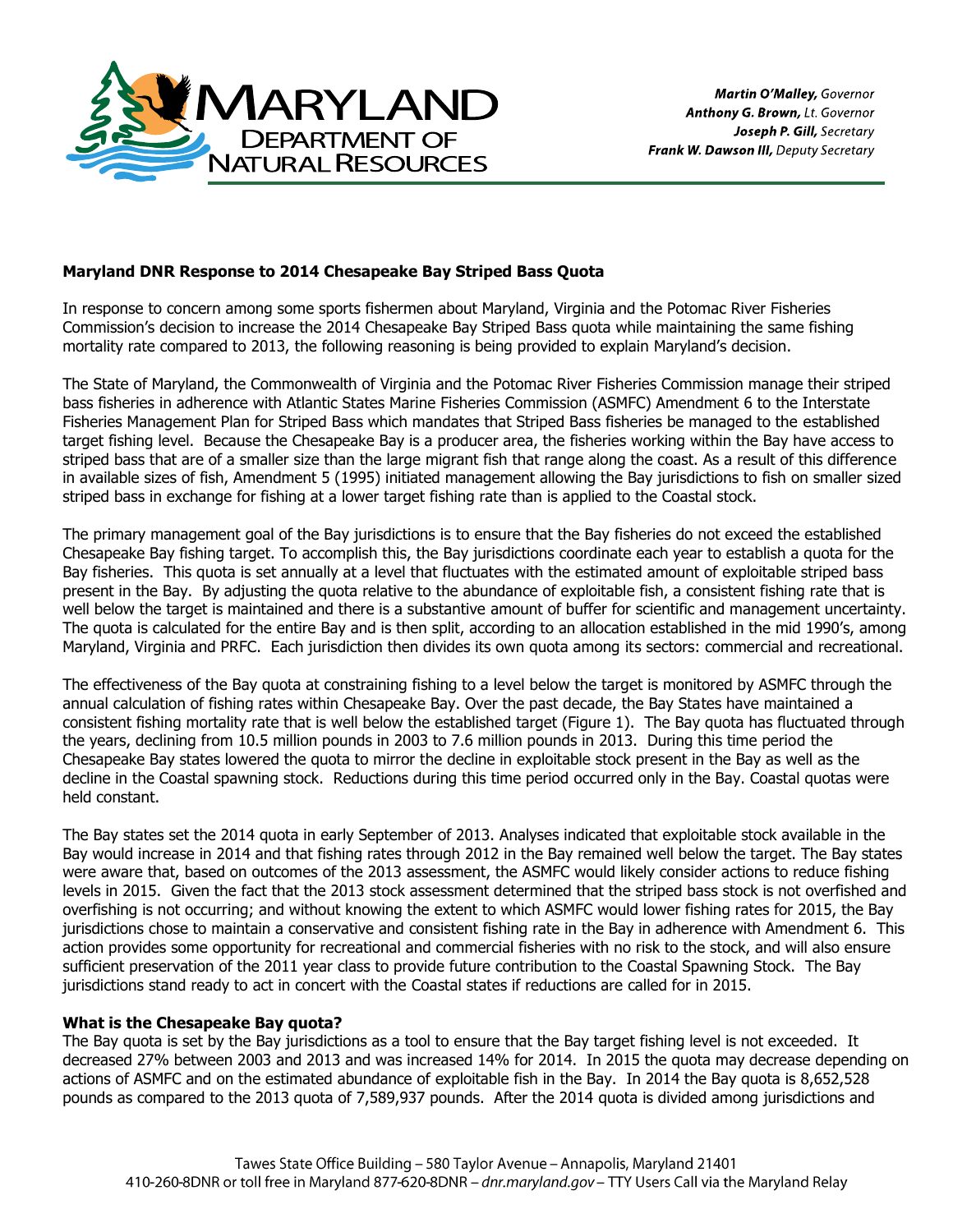

sectors, the 2014 Maryland Bay quota is 4.5 million pounds with 1.9 million pounds going to the commercial sector and 2.6 million pounds allocated to the recreational/charter sector. In 2013, the Maryland commercial quota was 1.69 million pound and the recreational quota was 2.3 million pounds. While the 2014 quota is higher than 2013, the 2014 quota was set at a level to achieve the same rate of fishing mortality compared to 2013.

# **What is the Chesapeake Bay target fishing level?**

The Bay states manage their striped bass fisheries to stay below the target fishing rate of 0.27 (Figure 1). The Bay fishing target is lower than the Coastal target of 0.31 which allows the Bay fisheries to harvest smaller striped bass. The 2014 Bay quota was set to maintain a consistent and conservative fishing level in 2014. The Chesapeake Bay and all Coastal states will operate under these reference points until new reference points, included in results of the 2013 assessment, are officially adopted. The 2013 striped bass assessment changed the fishing reference points for the Coastal stock, but did not address the Chesapeake Bay target fishing level. The ASMFC Striped Bass Technical Committee is currently working to develop a new fishing target for the Chesapeake Bay based on the new Coastal fishing target. Concurrently, ASMFC is working on Draft Addendum IV to the Interstate Fishery Management Plan that will officially change the Coastal and Chesapeake Bay reference points for striped bass. This document is expected to be approved for public comment at the February 2014 meeting of the ASMFC. Once a new Bay target is established, the Bay states will utilize a quota to ensure the new target is not exceeded.



**Figure 1**. The ASMFC monitors the effectiveness of the Bay quota by monitoring annual levels of fishing mortality within Chesapeake Bay compared to the established target Bay target. Levels of F are estimated using tagging studies. The Bay jurisdictions strive to maintain a conservative and consistent level of F to ensure that there is a buffer for scientific and management uncertainty which includes factors such as error in F estimates, dead discards, poaching, etc. The 2014 quota will maintain conservative fishing mortality rate. A new Chesapeake Bay target F will soon be developed based on the outcome of the 2013 assessment.

## **How will the recreational fisheries benefit from a 14% increase in the Bay quota for 2014?**

The recreational sector is expected to experience an increased harvest level in 2014. This increase is expected to occur without any changes to the current season, creel and size limit because catch rates will be higher due to the increased availability of Striped Bass. Modifying the current recreational fishery rules to extend the season or increase the creel limit for 2014 adds an unacceptable level of risk of increasing the Bay's fishing mortality rate.

## **Why not maintain the Bay quota at the 2013 level until ASMFC determines actions for 2015?**

All of the states along the Atlantic Coast are operating under the current reference points (target fishing levels) for striped bass. As such, the Bay states are proceeding in 2014 with the objective to maintain a consistent and conservative fishing level relative to the Bay fishing target of 0.27. Because of the increased availability of striped bass in the Bay as the 2011 year class enters the fishery, the Bay can increase the quota 14% and maintain a low level of Fishing Mortality as shown in Figure 1. Because the fishing level will remain conservative in 2014, there is no threat to the overall health of the striped